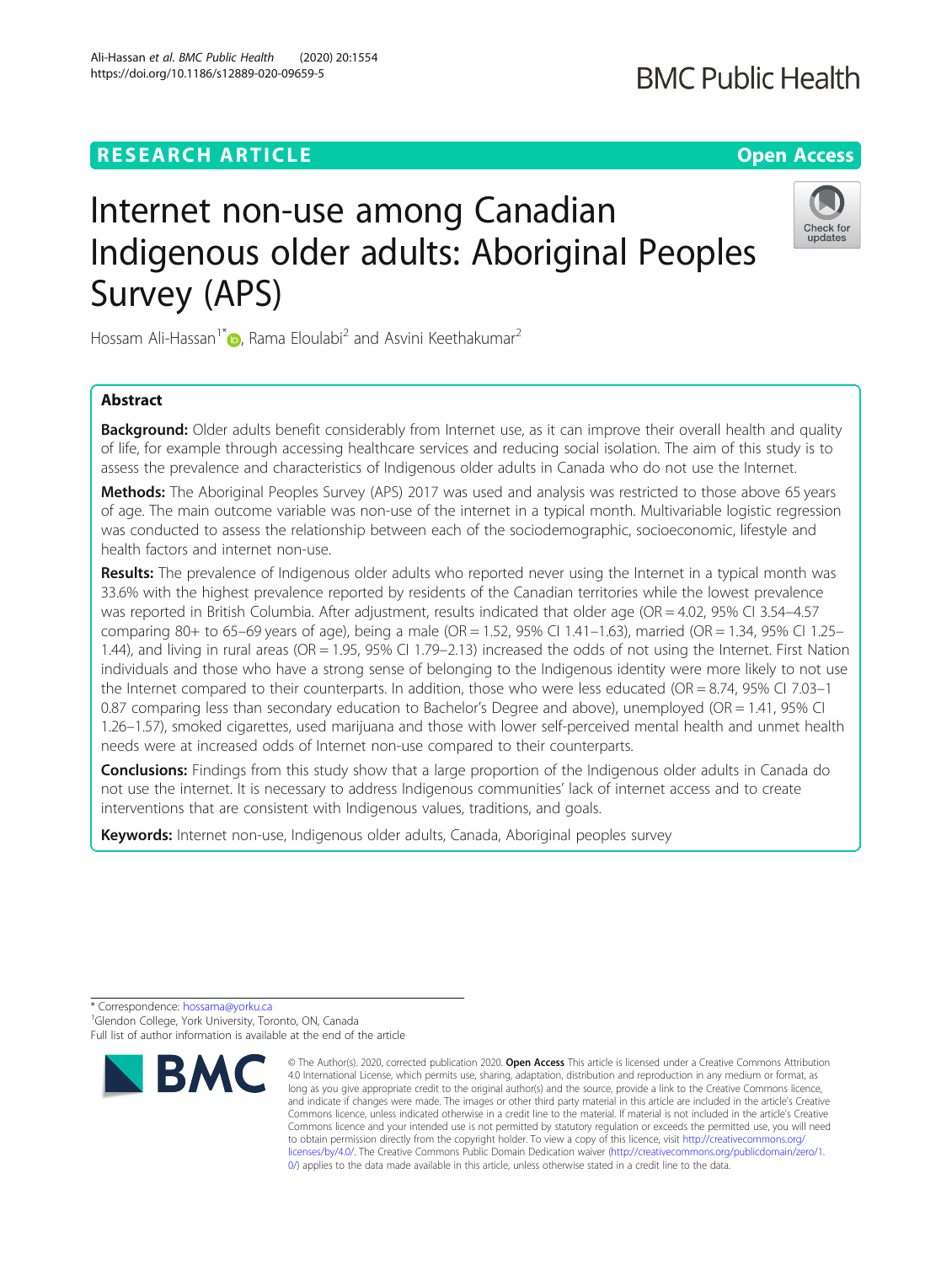#### Background

Older adults, ages 65 years or older, benefit considerably from Internet use, as it can improve their overall health and quality of life. Homebound or disabled older adults may use the Internet to search for health information, participate in telehealth interventions, support groups and self-management programs, and communicate with health-care professionals online [\[1](#page-8-0)].

Many health care providers suggest online health services can be used to improve patient-provider communication, in the areas of patient care and education, and compliance with treatment regimens [[2](#page-9-0)]. Moreover, Internet use among older adults is associated with reduced ageing-related health literacy decline [[3\]](#page-9-0). Low health literacy is associated with low use of self-care and preventative services, excessive use of emergency care services, and increased risk of mortality [\[3](#page-9-0)]. Furthermore, Internet access allows older adults to take advantage of online banking, shopping, bill paying, and appointment making [\[1](#page-8-0)] and is essential during pandemics and other periods of mandated physical isolation. Older adults, particularly those from disadvantaged communities, can also access resources and services online otherwise unavailable to them. For example, Indigenous women take advantage of online entrepreneurship opportunities to feature their artwork and craftsmanship [[4\]](#page-9-0).

Internet use has other benefits, including prevention of social isolation. Social isolation and exclusion are associated with emotional distress, loneliness, depression, poor overall physical and mental health, and reduced quality of life for seniors [[5\]](#page-9-0). Over 30% of Canadians in late adulthood are at risk of becoming socially isolated [[5\]](#page-9-0). By accessing services online rather than relocating closer to providers, older adults from minority or remote communities can avoid the increased risk of social isolation caused by the separation from their social and cultural support at home [[6\]](#page-9-0). Alternatively, older adults may create new, or maintain existing, connections with those not geographically close through online communication. Having social support and good social relations has been linked to better health and a longer life [\[6](#page-9-0)]. Erickson and Johnson (2011) [\[7](#page-9-0)] also found significant positive links between the use of information communication technologies and the well-being of Canadian elderly. Well-being includes life satisfaction, self-efficacy and social support [[7\]](#page-9-0). According to Ford and Ford (2005), Internet use reduces depressive symptoms in older adults, with an estimated 20% reduction (or more) in the probability of depression classification [[8\]](#page-9-0).

Despite these benefits, older adults are less likely to be online than younger adults, a well-documented trend in Western countries  $[1, 9-12]$  $[1, 9-12]$  $[1, 9-12]$  $[1, 9-12]$  $[1, 9-12]$ . Middleton and Sorenson (2006) [[10](#page-9-0)] write that although less than 30% of

Canadian households were not using the Internet in 2003, more than 70% of households headed by an older adult did not. More recently, Ali-Hassan, Sekharan and Kim  $(2019)$  [\[13](#page-9-0)] reported that in Canada 31.9% of older adults did not use the Internet in the last month. Older adults are a vulnerable population with limited internet use due to numerous health concerns and medical conditions and lack of access to technology [\[2](#page-9-0)]. Older adults might not have sufficient time or funds, have low social and psychological capital, or suffer from age-related functional restrictions, which decreases their likelihood of being online [\[9](#page-9-0), [11](#page-9-0), [12\]](#page-9-0). Other perceived barriers to Internet access are a lack of Internet attitude, experience and skills, "feeling too old," or a fear of technology, exacerbated by rapid hardware and software development [[11,](#page-9-0) [12\]](#page-9-0). In the study conducted by Ali-Hassan, Sekharan and Kim (2019) [[13\]](#page-9-0) results showed that education, social class standing, general health, and mental health were some characteristics associated with Internet nonuse among Canada's older adult population [[13\]](#page-9-0).

Internet non-use rates are even higher for Indigenous older adults, at 42.4%, in comparison to their non-Indigenous counterparts in Canada [[13\]](#page-9-0). This difference primarily stems from economic and geographical barriers. A digital divide exists for many rural, remote, northern and Indigenous communities as telecommunications and digital services for these communities are unaffordable and inadequate  $[14]$  $[14]$  $[14]$ . The cost is too high to get connected, whereas cheaper slow-connection packages do not allow for full use of the Internet and access to all its benefits [[4\]](#page-9-0). Indigenous older adults can especially benefit from the Internet as they are a particularly vulnerable group. Compared to non-Indigenous Canadian older adults, a significantly larger proportion of First Nations, Inuit and Metis older adults live in poverty and suffer from poor health with multiple chronic conditions and disabilities [[15](#page-9-0)]. Similarly, Wilson, Rosenburg, Abonyi, and Lovelace (2010) [[16\]](#page-9-0) found significantly more Indigenous seniors in Canada reported fair/poor health and activity limitation than did non-Indigenous seniors. In addition, Indigenous older individuals are at high risk of experiencing social isolation due to consistent oppression, racism, marginalization of language and culture, and historic negative experiences [[6\]](#page-9-0). The identity denial of Indigenous people "through a systematic and concerted effort to extinguish their culture, language and spirit" as well as the intergenerational trauma they experience has led to an estimated 19 to 24% of all Indigenous seniors being socially isolated [[6\]](#page-9-0).

Despite the projection that the proportion of Indigenous individuals aged 65 and older will more than double by 2036 [\[6](#page-9-0)], it seems little research has been published to address their Internet non-use and lack of access to information technology. Indigenous older individuals in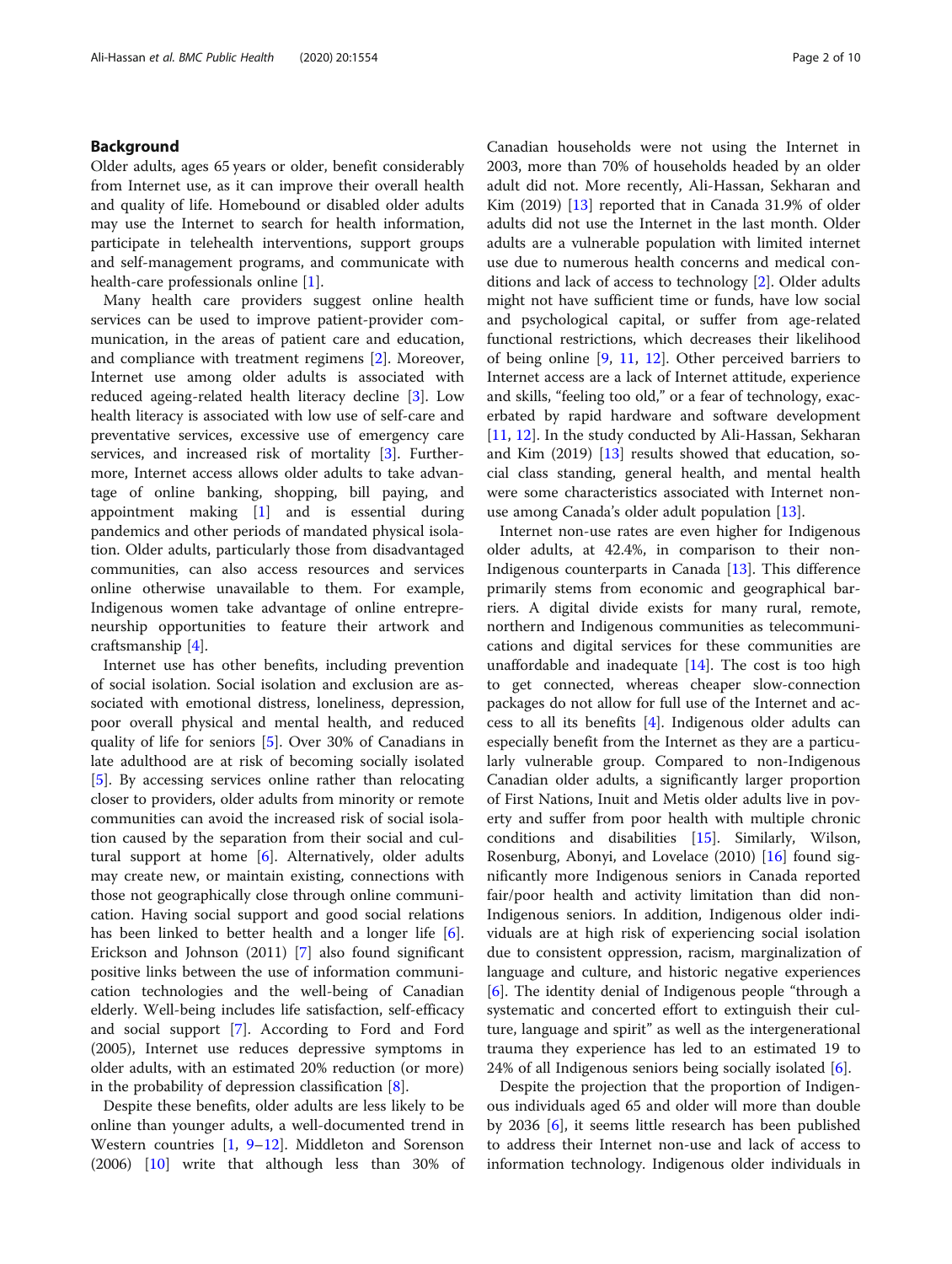Canada have unique experiences and needs, that too often make them unable to use and uninterested in using the Internet. By studying the characteristics of non-users, as well as the motives behind use and nonuse, we enable the development of targeted interventions and policies, and can inform innovators of technology on how to ensure older adults are able to reap the many benefits available online [\[17\]](#page-9-0). For example, the report, "Social Isolation of Seniors - A Focus on Indigenous Seniors in Canada" (2018) [[6\]](#page-9-0), suggests Indigenous older individuals can be protected against social isolation by "having translators when needed" and having adequate social contact and social support, all of which can be found online. Thus, the aim of this study is to use the data from the 2017 Aboriginal Peoples Survey (APS) [[18\]](#page-9-0) to assess the prevalence and characteristics of Indigenous older adults in Canada who do not use the Internet.

#### **Methods**

#### Study design, population and sample

Analysis for the present study utilized the Aboriginal Peoples Survey (APS) 2017 [[18](#page-9-0)]. The APS is a crosssectional survey which examines factors such as health, language, housing and mobility among Indigenous peoples. The target population for this study consists of First Nations people living off reserves, as well as Métis and Inuit people across Canada. The APS is a federally funded survey, conducted by Statistics Canada, and supported by the departments of Human Resources and Skills Development Canada, Aboriginal Affairs and Northern Development Canada, and Health Canada. The data collection for this survey began on January 16 and concluded on August 15, 2017. The APS sample was selected from those who identified with being at least one of the following: First Nations, Métis or Inuit; or those who reported being a Status Indian; or a member of a First Nation or Indian band. This survey samples from a large range of individuals ranging from the ages 15 years and older, excluding those who reside in Indigenous settlements and in remote communities within the Canadian Territories. The survey consisted of a 45-min computer assisted interview in person, by phone or a combination of both. A more detailed description of the APS design and sampling procedure can be found on the Statistics Canada Website [\[18\]](#page-9-0). For the purpose of this study, the survey responses were limited to include all adults who were aged 65 and above at the time of response.

#### Main outcome

The main outcome variable, non-use of the internet, was determined by the question: "How often do you use the Internet in a typical month?". For this question,

participants were given the potential choices: "daily", "a few times a week", "once a week", "at least once a month", "less than once a month", and "never". The question was further dichotomized into "internet nonuse" (for those who answered "never" to the original question) and "internet use" (for those who answered with "daily", "a few times a week", "once a week", "at least once a month", "less than once a month" to the original question).

#### Covariates

A wide range of variables were considered for this analysis. These covariates included sociodemographic factors, socioeconomic factors, lifestyle factors as well as health factors. The sociodemographic factors consisted of age (65–69, 70–74, 75–79, 80+), Indigenous identity (Metis, First Nations, Inuit, Multiple Indigenous Identities), sex (female, male), province/territory of residence (British Columbia, Alberta, Saskatchewan, Manitoba, Ontario, Québec, Eastern Atlantic (including Newfoundland & Labrador, Nova Scotia, Prince Edward Island and New Brunswick), Territories (including Yukon, Northwest Territories & Nunavut)), population center (Rural: less than 1000 residents; Smaller Urban: 1000–99,999 residents; Large Urban: 100,000+ residents), marital status (Single/Not Married, Married/Common Law), mother tongue (French, English, Indigenous Language, Other), residential school experience defined as either Individual and/or Familial attendance (yes, no, not stated), and sense of belonging to own indigenous community measured as having a deep sense of belonging to one's [First Nations/Métis/Inuit/Aboriginal] group (Strongly Disagree/Disagree, Neither Agree or Disagree, Strongly Agree/Agree).

The socioeconomic variables included education (Bachelor's Degree and above, Postsecondary below Bachelors, Some-post secondary, Secondary/Some secondary, Less than secondary), employment status (yes, no), yearly income (60,000 + (Highest), 30,000–59,999 (Middle), 5000–29,999 (Lower Middle), Less than 5000 (Lowest)), and residential stability calculated by the number of times moved in a period of 5 years (0 Times (Stable), 1–3 Times (Moderately Stable), 4+ Times (Unstable)).

Lifestyle factors included past-year alcohol use (Regular, Occasional, Non-drinker), current cigarette smoking (yes, no), past-year cannabis use (yes, no), illicit drug use defined as the use of prescription drugs for recreational purposes or use of street drugs including cocaine, speed, solvents, and steroids (yes, no), and access to basic needs captured by the question "Overall, in the past 12 months, was your household income enough to meet your household's needs for transportation, housing, food, clothing and other necessary expenses? Was it...? " with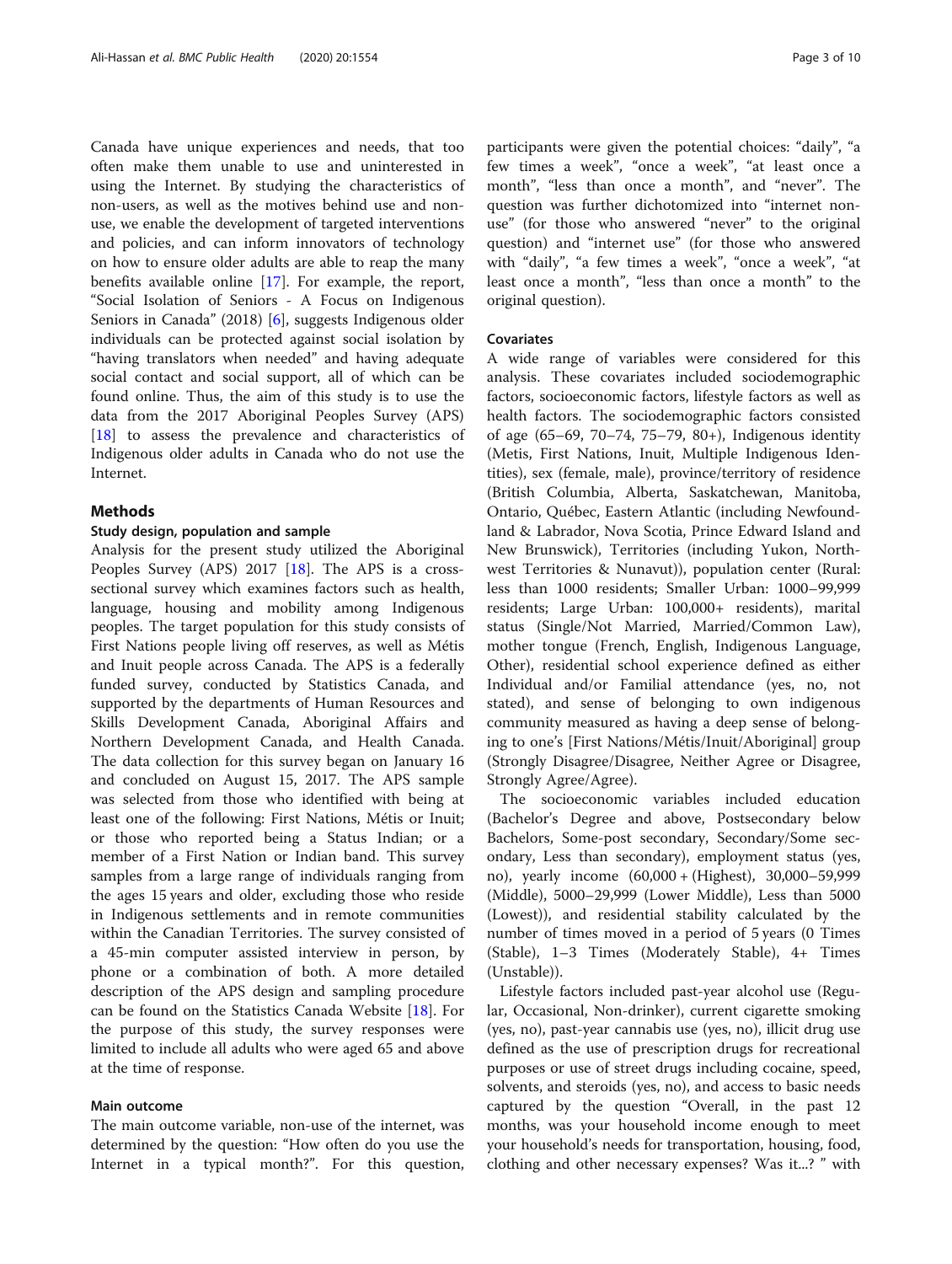answers provided being (More than enough, enough and, not enough).

Finally, variables for health factors consisted of selfperceived general health (Very Good/Excellent, Good, Fair/Poor), self-perceived mental health (Very Good/Excellent, Good, Fair/Poor), access to regular medical doctor (yes, no), and unmet health needs (yes, no).

#### Statistical analysis

Bivariate associations between the independent variables and the outcome, Internet non-use, were conducted. Additionally, multivariable logistic regression was conducted to adjust for all the covariates, including sociodemographic, socioeconomic, lifestyle and health factors. Subsequently, Odds Ratios (ORs) and 95% Confidence Intervals (CIs) were reported for both unadjusted and adjusted analysis. Population weights were applied to each calculated estimate and bootstrapping was performed to adjust for the complex sampling methodology. Statistical significance was set at an alpha of 0.05. All analyses were conducted using The Statistical Package for Social Science (SPSS), version 24.0 [\[19\]](#page-9-0) and Stata Statistical Software, version 13 [[20\]](#page-9-0).

#### Results

The final sample comprised of a weighted population of 99,140 indigenous Canadians aged 65 years and older in the different provinces and territories of Canada based on the Aboriginal Peoples Survey, 2017 [[18](#page-9-0)]. All provinces and territories are reported, with the exception of Prince Edward Islands due to a low sample size. Approximately 33.6% of the respondents reported never using the internet in a typical month. The prevalence of those reporting internet non-use per province/territory is illustrated in Fig. [1](#page-4-0). The highest prevalence of using no internet is reported by residents in Nunavut (67.26%), while the lowest prevalence is reported in British Columbia (22.62%).

Results of the unadjusted and adjusted multivariate analysis are displayed in Table [1.](#page-5-0) The table includes frequencies, unadjusted and adjusted odds ratios (ORs) and 95% confidence intervals (95% CIs) of internet non-use by Indigenous peoples aged 65 years and older living off reserves in Canada, based on the Aboriginal Peoples Survey, 2017 [[18\]](#page-9-0).

At the multivariate level, among the sociodemographic factors, the older the participants, the more likely they were to not use internet. Additionally, those who claim First Nations (OR: 1.60, 95% CI: 1.49–1.72) heritage, were at increased odds of not using internet, as compared to those who claim to be Metis. When examining other sociodemographic characteristics, it is noted that older indigenous males were 1.52 times more likely to not use the internet, compared to indigenous females

(95% CI: 1.41–1.63). Among place of residence, all of the Canadian provinces and the territories were at an increased odd of not using the internet, when compared to British Columbia. Additionally, those living in rural (OR: 1.95, 95% CI: 1.79–2.13) residences were significantly more likely not to use internet, compared to their counterparts who resided in larger urban centers. When examining socioeconomic factors, education and income were both clear indicators of internet non-use, as Table [1](#page-5-0) illustrates, the lower the education or income level, the more likely individuals were to report internet non-use. Additionally, unemployment was a statistically significant predictor of internet non-use (OR: 1.41, 95% CI: 1.26–1.57), along with residential instability (OR: 1.26, 95% CI: 1.02–1.56). Contrastingly, those who report having moderate stability, and moving residences 1–3 times over the course of 5 years, were less likely to report internet non-use, compared to those being residentially stable (OR: 0.88, 95% CI: 0.82–0.95). Among lifestyle factors, current smokers (OR: 1.73, 95% CI: 1.59–1.87), past 12-month marijuana users (OR: 1.24, 95% CI: 1.05– 1.46), and recreational and street drug users (although the prevalence was low at 0.8%) (OR: 1.70, 95% CI: 1.30–2.22), were more likely to not use the internet compared to their non-substance using counterparts. On the other hand, occasional drinkers were (OR: 1.59, 95% CI: 1.48–1.72) more likely to report internet non-use compared to their regular alcohol using counterparts. Additionally, those that report not having enough to access their basic needs (OR: 2.20, 95% CI: 1.95–2.50) or just having enough for their basic needs (1.56, 95% CI: 1.41–1.73), were more likely to report non-use of internet compared to those that report having more than enough to access their basic needs. Lastly when examining health factors, those that reported good (OR: 1.23, 95% CI: 1.13–1.35) general health were more likely to not use the internet compared to those who had very good/excellent general health. Similarly, fair/poor (OR: 1.43, 95% CI: 1.27–1.61) and good (OR: 1.41, 95% CI: 1.31–1.53) mental health were more likely to not use the internet, compared to those with very good/excellent mental health. Individuals without a regular medical doctor (OR: 1.31, 95% CI: 1.17–1.48) and those with unmet health needs (OR: 1.45, 95% CI: 1.30–1.60) were both at an increased odds of not using the internet, compared to their counterparts.

#### Discussion

This study aimed to examine the prevalence and characteristics of Indigenous adults, ages 65 and above, who reported never using the Internet in a typical month. Overall, 33.6% of Indigenous older adults living offreserves in Canada did not use the Internet. After adjustment, results indicated those who were older, First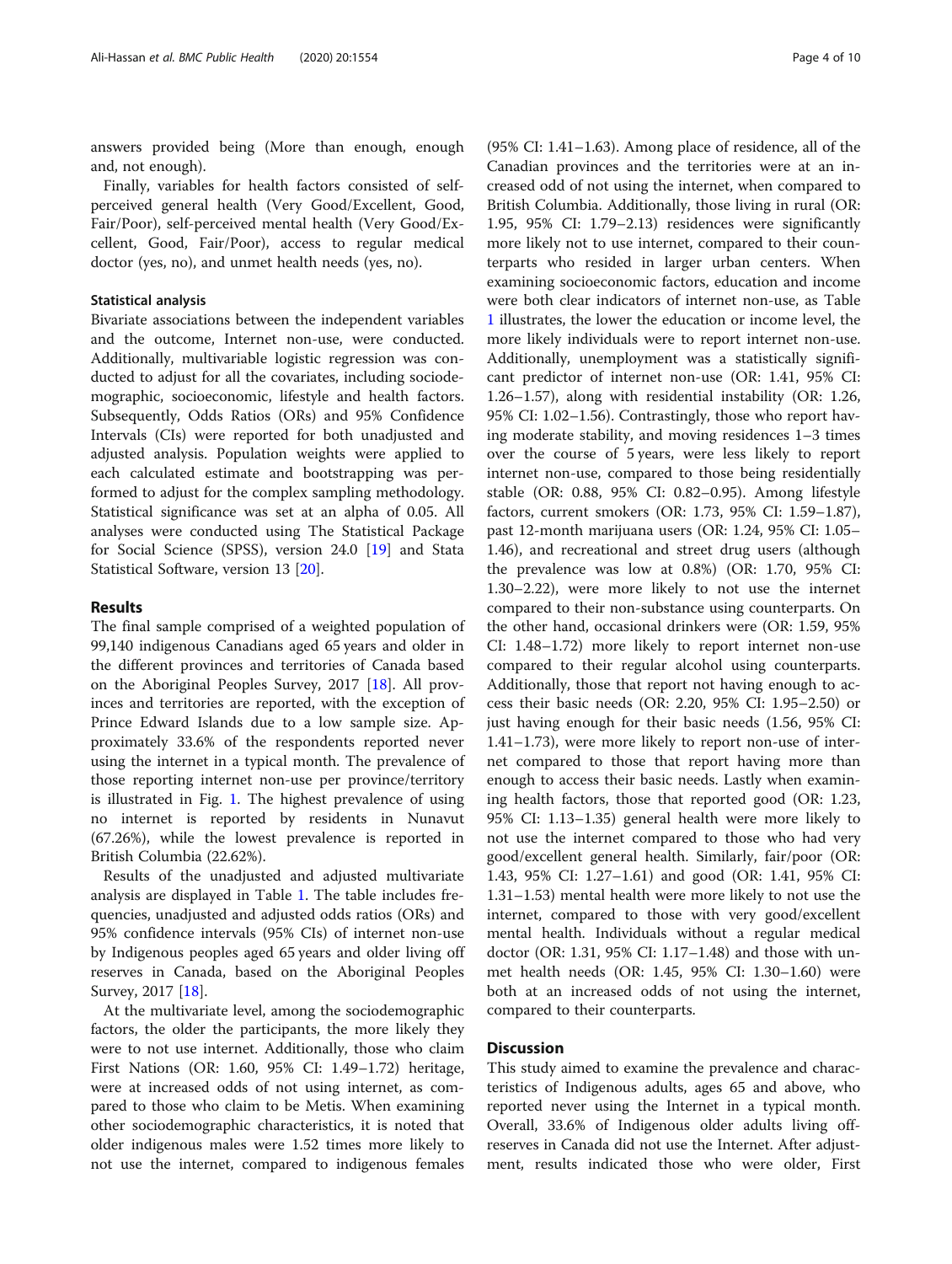<span id="page-4-0"></span>

Nations individuals, male, lived in Quebec and in rural areas, were married, and had an Indigenous language mother tongue and a strong sense of belonging to their Indigenous identity were more likely to not use the Internet compared to their counterparts. In addition, Indigenous older individuals who were less educated, unemployed, non-drinkers, smokers, had lower personal income, smoked cigarettes, used marijuana and had lower self-perceived mental health and unmet health needs were at increased odds of Internet non-use compared to their counterparts. These findings are significant as Indigenous older adults are clearly not a homogenous group. Those possessing these traits are at a disadvantage because they cannot benefit from the social, educational, and health-related resources available online.

Our analyses suggest that as Indigenous older adults aged, they were more likely to not use the Internet. Around 65% of Indigenous older adults aged 80 years or older reported not using the Internet in the past month, whereas almost 44% of those aged 75–79, almost 33% of those aged 70–74, and only around 23% of those aged 65–69 reported non-use. This finding maybe explained by lack of access to technology and increased medical conditions and age-related functional restrictions which

may decrease the likelihood of being online [[2,](#page-9-0) [9,](#page-9-0) [11](#page-9-0), [12\]](#page-9-0). Such results align with Ali-Hassan et al.'s (2019) [[13\]](#page-9-0) findings that Canadian adults aged 70 or older were at increased odds of Internet non-use compared to those ages 65–69. Similar trends were found in studies from the Netherlands [\[12\]](#page-9-0) and the United States [\[1](#page-8-0), [21](#page-9-0)]. Moreover, First Nations older adults living off-reserves were at increased odds of not using the Internet compared to Métis older adults. Indigenous communities are not a homogenous population and future research must focus on their distinct needs, to allow tailored intervention. Results indicated that sex was significantly associated with Internet non-use, as older Indigenous males were almost 1.5 times as likely as females to not have used the Internet. On the other hand, Ali-Hassan et al. (2019) [[13\]](#page-9-0) found no significant sex differences, and other relevant literature was inconsistent [\[1](#page-8-0), [9](#page-9-0), [12](#page-9-0), [22](#page-9-0)].

Geography plays a role in Indigenous populations' access to the Internet. Before adjustment, Indigenous older adults residing in the Territories, defined as Yukon, Northwest Territories, and Nunavut, had the highest odds of not having used the Internet in the past month. However, after adjusting for other variables, those in Quebec, Saskatchewan, Manitoba, and Alberta were at increased odds of Internet non-use compared to their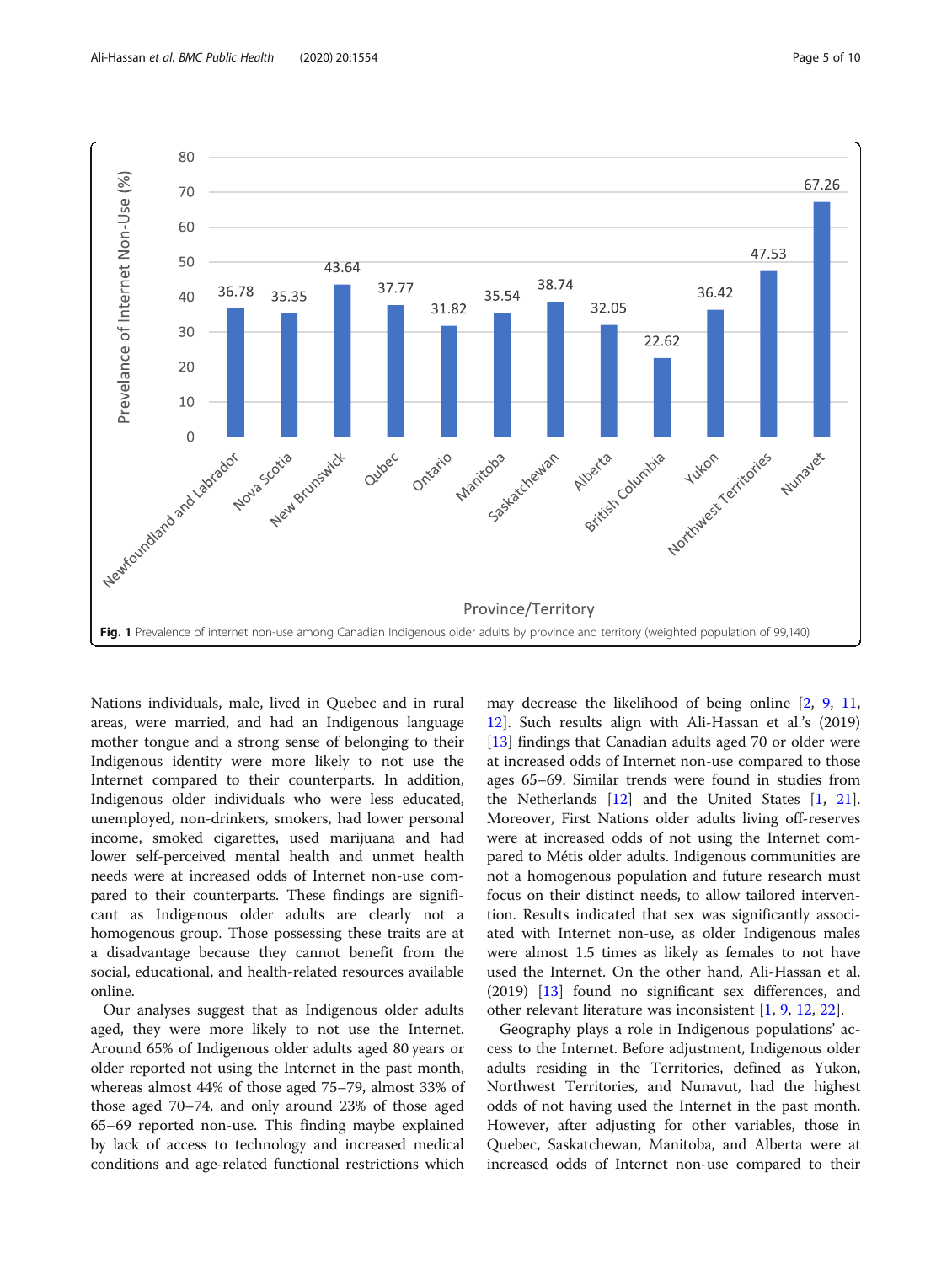<span id="page-5-0"></span>Table 1 Frequencies, unadjusted, and adjusted odds ratios (ORs) and 95% confidence intervals (95% Cls) of internet non-use by older Indigenous Canadians

|                                      | N (%)          | % Internet non-use | Unadjusted OR (95% CI) | Adjusted OR (95% CI) |
|--------------------------------------|----------------|--------------------|------------------------|----------------------|
| Sociodemographic Factors             |                |                    |                        |                      |
| Age                                  |                |                    |                        |                      |
| $65 - 69$                            | 44,660 (45.04) | 23.64              | 1                      | $\mathbf{1}$         |
| $70 - 74$                            | 29,560 (29.82) | 32.76              | $1.57(1.48-1.68)$      | $1.40(1.29 - 1.51)$  |
| $75 - 79$                            | 14,810 (14.94) | 43.60              | $2.50(2.31-2.69)$      | $1.68(1.52 - 1.86)$  |
| $80+$                                | 10,110 (10.2)  | 65.38              | $6.10(5.57 - 6.67)$    | 4.02 (3.54-4.57)     |
| Indigenous Identity                  |                |                    |                        |                      |
| Metis                                | 50,760 (51.7)  | 27.65              | 1                      | 1                    |
| <b>First Nations</b>                 | 43,000 (43.79) | 39.34              | $1.70(1.61 - 1.79)$    | $1.60(1.49-1.72)$    |
| Inuit                                | 3220 (3.28)    | 54.78              | 3.17 (2.98-3.37)       | $1.19(1.05-1.35)$    |
| Multiple Indigenous Identities       | $*$            | $\ast$             | $0.51(0.39 - 0.66)$    | $1.06(0.80 - 1.39)$  |
| Sex                                  |                |                    |                        |                      |
| Female                               | 52,770 (53.23) | 32.47              | 1                      | 1                    |
| Male                                 | 46,370 (46.77) | 34.91              | $1.12(1.06 - 1.17)$    | $1.52(1.41-1.63)$    |
| Province                             |                |                    |                        |                      |
| British Columbia                     | 14,190 (14.31) | 22.62              | 1                      | $\mathbf{1}$         |
| Alberta                              | 11,170 (11.26) | 32.05              | $1.61(1.47-1.77)$      | $1.71(1.52 - 1.93)$  |
| Saskatchewan                         | 5960 (6.01)    | 38.74              | 2.16 (1.96-2.39)       | $1.84(1.61 - 2.11)$  |
| Manitoba                             | 9380 (9.46)    | 35.54              | 1.89 (1.71-2.08)       | $1.76(1.53 - 2.02)$  |
| Ontario                              | 26,500 (26.73) | 31.82              | $1.60(1.46 - 1.74)$    | $1.32(1.18 - 1.48)$  |
| Québec                               | 16,930 (17.07) | 37.77              | 2.08 (1.89-2.29)       | 2.03 (1.74-2.36)     |
| Eastern-Atlantic Provinces           | 12,640 (12.75) | 37.53              | 2.05 (1.85-2.28)       | $1.22(1.06 - 1.40)$  |
| Territories                          | 2370 (2.39)    | 55.04              | 4.19 (3.85-4.55)       | $1.34(1.18 - 1.52)$  |
| <b>Population Centre</b>             |                |                    |                        |                      |
| Large Urban                          | 33,200 (33.48) | 25.74              | 1                      | 1                    |
| Smaller Urban                        | 32,200 (32.48) | 34.27              | $1.50(1.41-1.60)$      | $1.33(1.22 - 1.45)$  |
| Rural                                | 33,740 (34.03) | 40.73              | $1.98(1.86 - 2.11)$    | $1.95(1.79 - 2.13)$  |
| <b>Marital Status</b>                |                |                    |                        |                      |
| Single/Not Married                   | 58,980 (59.49) | 28.53              | 1                      | 1                    |
| Married/Common Law                   | 40,160 (40.51) | 41.15              | $1.75(1.66 - 1.85)$    | $1.34(1.25 - 1.44)$  |
| <b>Mother Tongue</b>                 |                |                    |                        |                      |
| French                               | 25,180 (25.4)  | 34.60              | 1                      | 1                    |
| English                              | 64,190 (64.75) | 29.97              | $0.81(0.76 - 0.86)$    | $1.07(0.95 - 1.20)$  |
| Indigenous Language                  | 7900 (7.97)    | 58.13              | $2.62$ (2.41-2.86)     | $1.38(1.18 - 1.63)$  |
| Other                                | 1870 (1.89)    | 42.84              | $1.42(1.22 - 1.65)$    | 1.33 (1.08–1.63)     |
| <b>Residential School Experience</b> |                |                    |                        |                      |
| No                                   | 44,570 (44.95) | 30.86              | 1                      | $\mathbf{1}$         |
| Yes                                  | 26,650 (26.88) | 38.35              | $1.39(1.32 - 1.48)$    | $1.07(0.99 - 1.16)$  |
| Not stated                           | 27,930 (28.17) | 33.44              | $1.13(1.06 - 1.20)$    | $0.99(0.91 - 1.08)$  |
| <b>Belonging to Indigenous Group</b> |                |                    |                        |                      |
| Strongly Disagree/Disagree           | 18,980 (20.49) | 22.49              | 1                      | 1                    |
| Neither Agree or Disagree            | 6660 (7.19)    | 19.82              | $0.85(0.75-0.96)$      | $0.84(0.71-0.98)$    |
| Strongly Agree/Agree                 | 67,000 (72.32) | 35.62              | $1.91(1.77-2.05)$      | $1.42(1.30-1.56)$    |
|                                      |                |                    |                        |                      |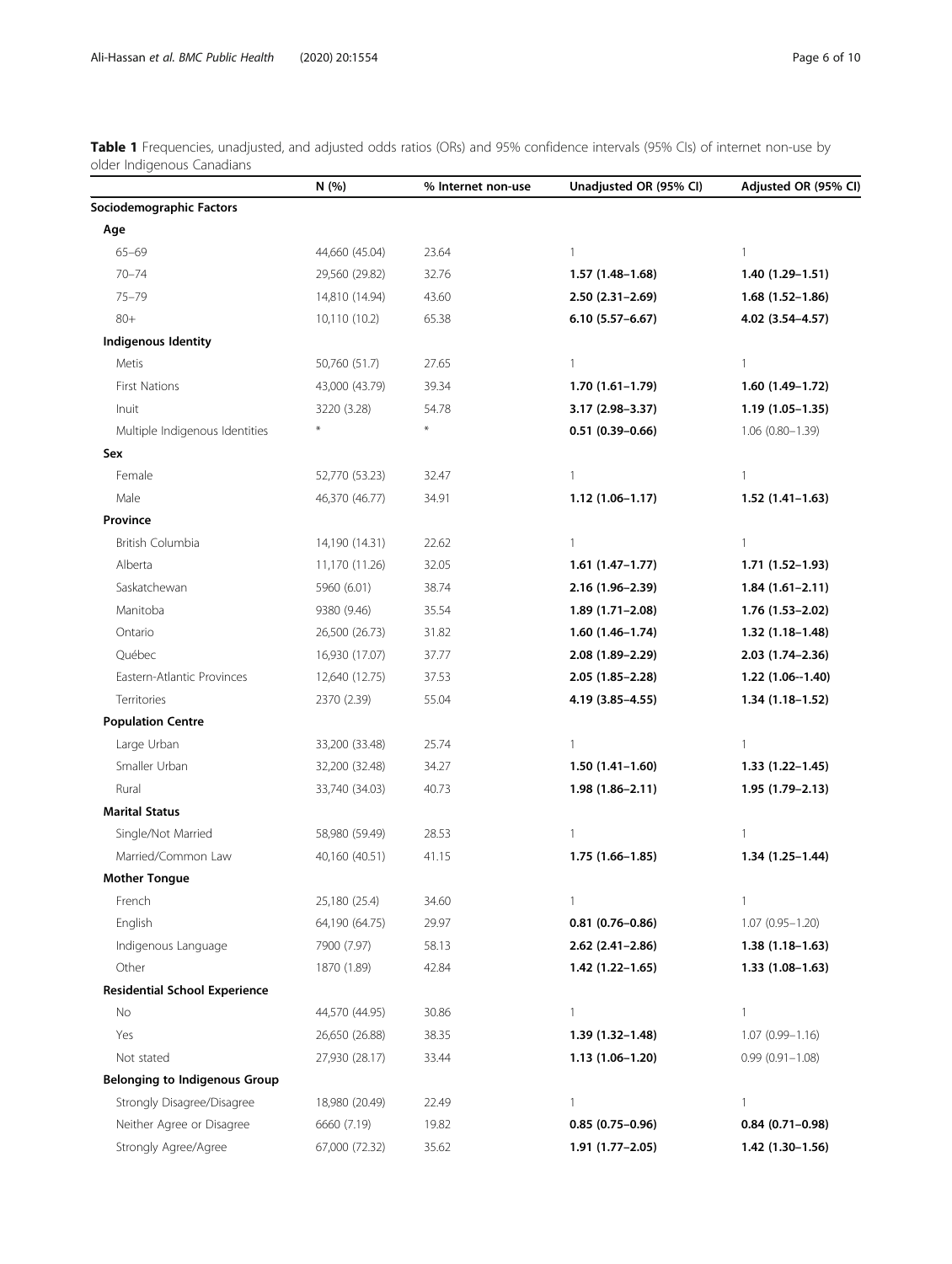Table 1 Frequencies, unadjusted, and adjusted odds ratios (ORs) and 95% confidence intervals (95% Cls) of internet non-use by older Indigenous Canadians (Continued)

|                                  | N (%)          | % Internet non-use | Unadjusted OR (95% CI) | Adjusted OR (95% CI) |
|----------------------------------|----------------|--------------------|------------------------|----------------------|
| <b>Socioeconomic Factors</b>     |                |                    |                        |                      |
| <b>Education</b>                 |                |                    |                        |                      |
| Bachelor's Degree and above      | 8920 (9.25)    | 4.52               | $\mathbf{1}$           | 1                    |
| Postsecondary below Bachelors    | 30,980 (32.14) | 24.52              | $6.86(5.64 - 8.33)$    | 2.97 (2.40-3.67)     |
| Some-post secondary              | 11,740 (12.18) | 23.83              | $6.60(5.40-8.09)$      | $2.85(2.28-3.57)$    |
| Secondary/Some secondary         | 27,170 (28.19) | 35.25              | 11.50 (9.45-13.98)     | 4.99 (4.04-6.16)     |
| Less than secondary              | 17,580 (18.24) | 67.04              | 42.94 (35.25-52.31)    | 8.74 (7.03-10.87)    |
| <b>Total Personal Income</b>     |                |                    |                        |                      |
| $60,000 + (Highest)$             | 9340 (10.78)   | 8.58               | $\mathbf{1}$           | 1                    |
| 30,000-59,999 (Middle)           | 25,490 (29.43) | 20.92              | 2.82 (2.46-3.24)       | $1.66(1.39-1.97)$    |
| 5000-29,999 (Low Mid)            | 49,820 (57.51) | 42.05              | 7.73 (6.82-8.77)       | 2.47 (2.08–2.92)     |
| Less than 5000 (Lowest)          | 1970 (2.28)    | 49.88              | 10.61 (9.79-12.80)     | $3.45(2.73 - 4.37)$  |
| Employment                       |                |                    |                        |                      |
| Employed                         | 15,740 (15.88) | 16.28              | $\mathbf{1}$           | 1                    |
| Unemployed                       | 83,350 (84.12) | 36.88              | $3.00(2.77 - 3.26)$    | $1.41(1.26 - 1.57)$  |
| <b>Residential Stability</b>     |                |                    |                        |                      |
| 0 Times (Stable)                 | 72,090 (73.52) | 33.28              | $\mathbf{1}$           | 1                    |
| 1-3 Times (Moder. Stable)        | 23,880 (24.36) | 33.77              | $1.02(0.96 - 1.08)$    | $0.88(0.82 - 0.95)$  |
| 4+ Times (Unstable)              | 2080 (2.12)    | 31.21              | $0.91(0.74 - 1.13)$    | $1.26(1.02 - 1.56)$  |
| <b>Lifestyle Factors</b>         |                |                    |                        |                      |
| <b>Alcohol Use</b>               |                |                    |                        |                      |
| Regular                          | 42,810 (43.64) | 23.29              | $\mathbf{1}$           | 1                    |
| Occasional                       | 16,300 (16.62) | 31.53              | $1.51(1.41-1.63)$      | 1.26 (1.15–1.38)     |
| Non-drinker                      | 38,970 (39.73) | 45.95              | $2.80(2.65-2.96)$      | 1.59 (1.48-1.72)     |
| Smoking                          |                |                    |                        |                      |
| No                               | 80,840 (82.04) | 31.20              | $\mathbf{1}$           | 1                    |
| Yes                              | 17,700 (17.96) | 44.71              | $1.78(1.68-1.89)$      | 1.73 (1.59-1.87)     |
| Marijuana                        |                |                    |                        |                      |
| No                               | 89,270 (95.92) | 31.68              | $\mathbf{1}$           | 1                    |
| Yes                              | 3800 (4.08)    | 33.08              | $1.07(0.93 - 1.22)$    | $1.24(1.05-1.46)$    |
| <b>Recreational/Street Drugs</b> |                |                    |                        |                      |
| No                               | 92,190 (99.16) | 31.54              | $\mathbf{1}$           | 1                    |
| Yes                              | 780 (0.84)     | 53.92              | $2.54(2.03 - 3.17)$    | 1.70 (1.30-2.22)     |
| <b>Basic Needs</b>               |                |                    |                        |                      |
| More than enough                 | 21,240 (21.53) | 18.92              | 1                      | 1                    |
| Enough                           | 56,490 (57.28) | 33.36              | 2.14 (2.00-2.31)       | $1.56(1.41-1.73)$    |
| Not enough                       | 20,900 (21.19) | 49.08              | 4.13 (3.80-3.49)       | 2.20 (1.95-2.50)     |
| <b>Health Factors</b>            |                |                    |                        |                      |
| Self-perceived General Health    |                |                    |                        |                      |
| Very Good/Excellent              | 37,040 (37.44) | 23.12              | 1                      | 1                    |
| Good                             | 32,190 (32.54) | 36.41              | 1.90 (1.79–2.03)       | $1.23(1.13 - 1.35)$  |
| Fair/Poor                        | 29,690 (30.02) | 43.63              | 2.57 (2.42-2.74)       | $1.10(1.00-1.21)$    |
| Self-perceived Mental Health     |                |                    |                        |                      |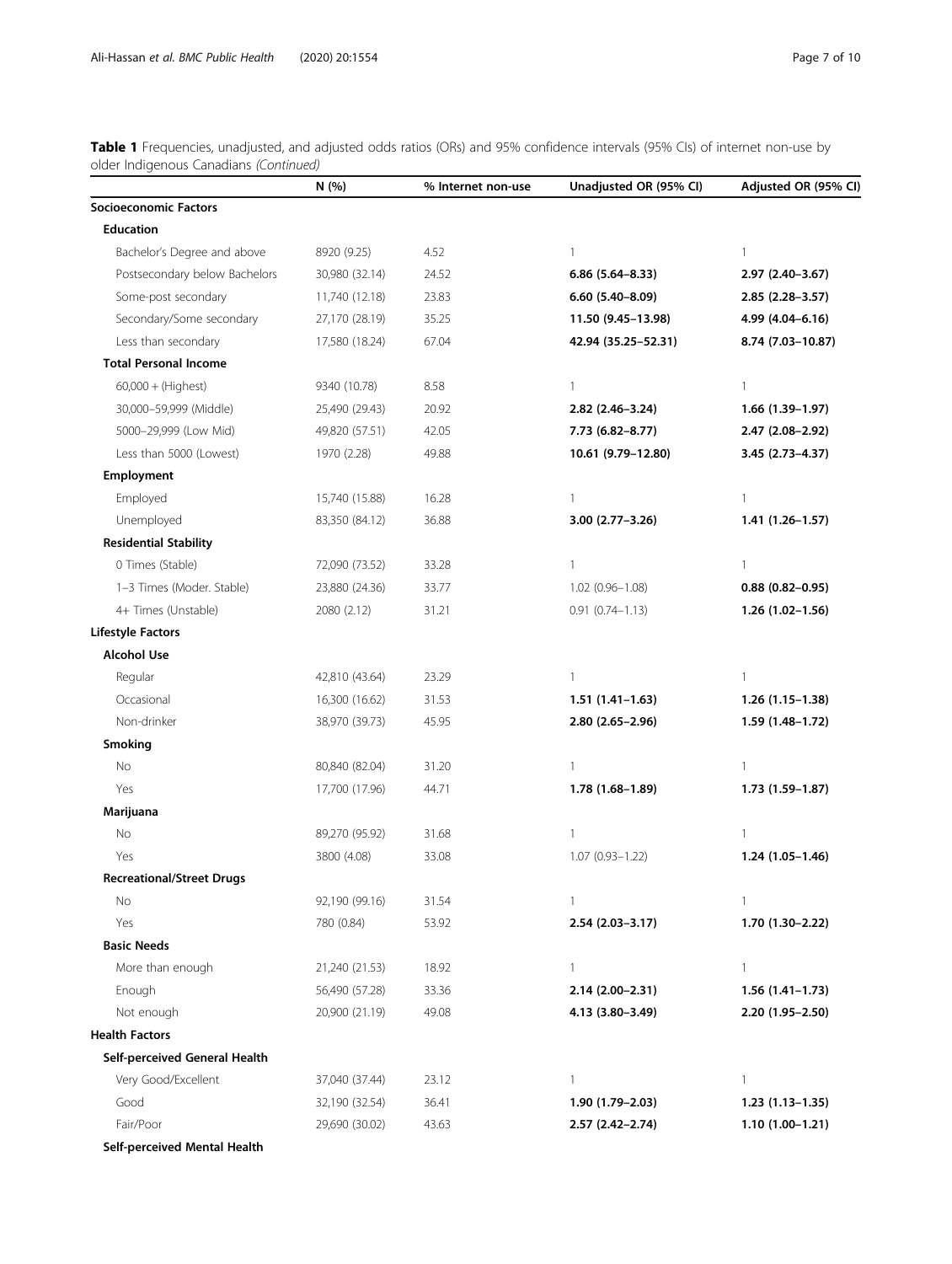|                               | N(%)           | % Internet non-use | Unadjusted OR (95% CI) | Adjusted OR (95% CI) |
|-------------------------------|----------------|--------------------|------------------------|----------------------|
| Very Good/Excellent           | 56,300 (60.09) | 24.59              |                        |                      |
| Good                          | 28,830 (30.76) | 42.79              | $2.29(2.16-3.43)$      | $1.41(1.31-1.53)$    |
| Fair/Poor                     | 8580 (9.15)    | 41.52              | $2.18(2.00-2.37)$      | $1.43(1.27-1.61)$    |
| <b>Regular Medical Doctor</b> |                |                    |                        |                      |
| Yes                           | 92,020 (93.48) | 32.67              |                        |                      |
| No.                           | 6420 (6.52)    | 47.12              | $1.84(1.69-1.99)$      | $1.31(1.17-1.48)$    |
| <b>Unmet Health Needs</b>     |                |                    |                        |                      |
| Yes                           | 9500 (9.67)    | 31.10              |                        |                      |
| No.                           | 88,720 (90.33) | 33.84              | $1.13(1.04-1.24)$      | $1.45(1.30-1.60)$    |

Table 1 Frequencies, unadjusted, and adjusted odds ratios (ORs) and 95% confidence intervals (95% CIs) of internet non-use by older Indigenous Canadians (Continued)

\*indicates values that are not disclosed due to small sample size

Results in bold are significant at alpha of 0.05

counterparts in British Columbia. Additionally, Indigenous older adults living in rural areas were significantly more likely to have not used the Internet compared to their urban counterparts. Haight, Quan-Haase, and Corbett (2014) [[22\]](#page-9-0) reported that Canadians living in urban areas were 51% more likely to access the Internet compared to those in rural areas. Off-reserve Indigenous populations are more likely to live in rural areas than their non-Indigenous counterparts [\[23](#page-9-0)]. A strong digital divide exists for Northern and remote communities versus other Canadian communities [\[4\]](#page-9-0). Internet connection in remote rural areas is slow, unreliable, and expensive [[23\]](#page-9-0). In Quebec for example, most remote Indigenous communities access the Internet by satellite and have a maximum speed of less than 1.5 megabits per second, compared to a basic speed of 30 megabits per second in Montreal [[24\]](#page-9-0). This form of Internet frequently disconnects, making video-conferencing and downloading files almost impossible [[24\]](#page-9-0).

Our analyses indicated that married or common law Indigenous older adults were at increased odds of not having used the Internet compared to their single counterparts. Previous literature showed similar associations between marital status and Internet use [\[25\]](#page-9-0). Ali-Hassan et al. (2019) [\[13](#page-9-0)] further reported that those who had partners or significant others and those who were satisfied with their personally relationships were more likely to not have used the Internet. Therefore, it is probable that married or common-law Indigenous older adults are not motivated to use the Internet as they do not feel the need to connect with others or socialize online. Moreover, Indigenous older individuals whose mother tongue was an Indigenous language were more likely to not have used the Internet than those whose mother tongue was French. Individuals who reported having a deep sense of belonging to their Indigenous identity were also at increased odds of Internet non-use compared to those who did not. These results suggest a digital exclusion, potentially tied to the limited online resources available in Indigenous languages, lack of culturally appropriate content online and potential exposure to racism, made bolder by the protection of anonymity [[4\]](#page-9-0). During their interviews with Smillie-Adjarkwa (2005) [[4\]](#page-9-0), Indigenous women in Canada mentioned that some sites online do promote cultural, religious, and language racism, despite claims that they did not face racism online. There is no previous literature that investigates the potential relationships that may exist between these variables, but further research is warranted.

In terms of socioeconomic factors, education, income, and employment were associated with Internet non-use. Results demonstrated that the lower the formal education an Indigenous older adult had received, the more likely they were to not use the Internet; those who had not obtained a secondary education were more than 8 times more likely to not use the Internet compared to those who received a Bachelor's degree or higher. Moreover, Indigenous older adults with lower personal incomes were at increased odds of Internet non-use compared to those with higher personal incomes. Our findings are in line with Ali-Hassan et al. 's (2019) [[13](#page-9-0)] results on Canadian older adults and with other studies' results on older adults in the United States and the United Kingdom [[25](#page-9-0)–[27](#page-9-0)]. Our analysis found that unemployed Indigenous older individuals were at increased odds of Internet non-used compared to employed individuals. Previous literature indicates similar trends between socioeconomic factors and Internet use, identifying cost as a significant barrier to Internet access [[13](#page-9-0), [25,](#page-9-0) [26](#page-9-0)]. These differences in socioeconomic status between users and non-users highlight and often exacerbate the existing social inequalities that further marginalize Indigenous individuals.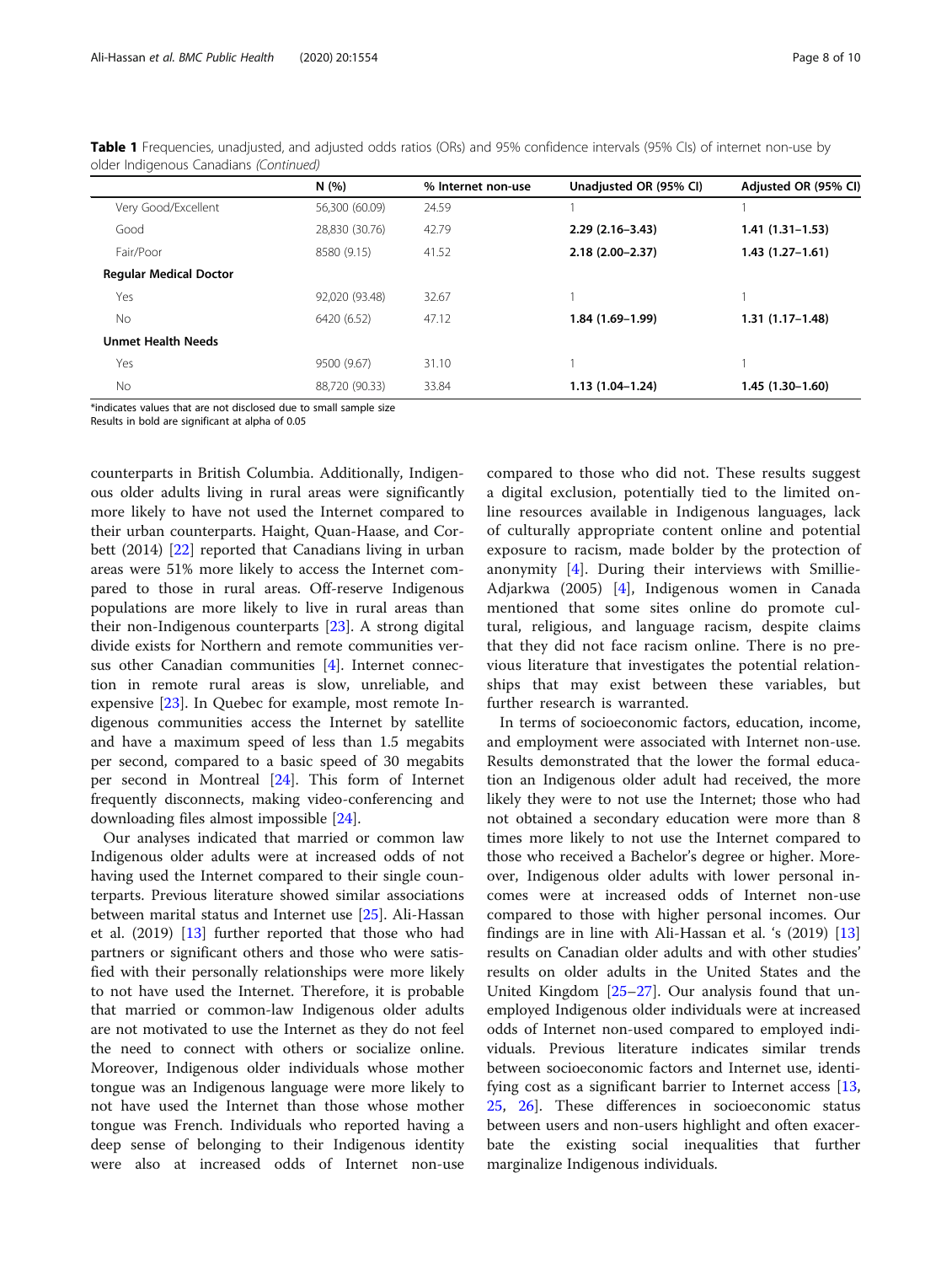<span id="page-8-0"></span>Interestingly, results indicated that non-drinkers were at increased odds of Internet non-use compared to alcohol drinkers. Similarly, Canadian older adults who had not consumed alcohol in the past month were more likely to not have used the Internet compared to those who had consumed alcohol [\[13](#page-9-0)]. On the other hand, smokers, marijuana users, and users of recreational or street drugs were all at increased odds of not using the Internet compared to their counterparts. Although the relationship between Internet use and these lifestyle factors has been explored in younger populations [[28](#page-9-0)–[30](#page-9-0)], more research is needed on older adults. Furthermore, Indigenous older adults who reported having fair/poor self-perceived mental health were at increased odds of Internet non-use compared to those who reported very good/excellent mental health. Ali-Hassan et al. (2019) [[13\]](#page-9-0) found similar results and highlight that although the association is prominent in the literature  $[31]$  $[31]$ , it is unclear whether mental health plays a causative role in Internet use or the other way around. Internet use may lead to increased autonomy, increased levels of empowerment [[32\]](#page-9-0), lower levels of social isolation, which causes overall better mental health of Indigenous older adults. Alternatively, higher feelings of self-efficacy in older adults may be driving them to adopt new skills and use the Internet  $[13]$  $[13]$ . It may be that those who have better mental health are more willing to learn new skills such as information and communication technology (ICT) skills or have more self-esteem to get out of their comfort zones. Finally, Indigenous older adults who did not have unmet health needs were more likely to have not used the Internet. It is possible that those with unmet health needs turn to the Internet for information and resources to help address their needs.

#### Strengths and limitations

The present study has many strengths. It is the first of its kind, to our knowledge, to examine Internet non-use in Indigenous older adults by analyzing such a comprehensive list of factors. The data has a representative scope, as all Canadian provinces were considered, and therefore allows for better generalizability. Additionally, the relatively large sample size for the APS allowed ample statistical power to draw meaningful conclusions. Nonetheless, the results must be interpreted with care as limitations do exist. Given that the APS data was selfreported, there is potential for information bias. Another major limitation to the study's generalizability is the exclusion of Indigenous populations living on reserves, as well as those who are transitioning between households or who are homeless. Thus, findings cannot be generalized to all Indigenous populations. Lastly, causal relationships cannot be inferred from our findings due to the nature of the study.

#### **Conclusions**

The Internet has the potential to be reduce obstacles and issues faced by Indigenous older adults, such as social isolation. Our findings shed some light on the digital divide that exists for Indigenous communities and highlight existing disparities. It is necessary to address Indigenous communities' lack of internet access and to create interventions that are consistent with Indigenous values, traditions, and goals [\[24](#page-9-0)]. More in depth qualitative and quantitative studies should aim to understand the needs of the diverse older adult population in Canada and their motivations to use the Internet. Such information may be used to inform and direct services and policies ensuring older adults, especially from Indigenous communities, can reap the Internet's benefits.

#### Abbreviation

APS: Aboriginal Peoples Survey

#### Acknowledgements

Not applicable.

#### Authors' contributions

HA generated the study conception and design, supervised the whole project and provided critical revision for important intellectual content. RE conducted the literature review and drafted sections of the manuscript. AK preformed the data analysis and drafted sections of the manuscript. All authors read and approved the final version of the manuscript.

#### Authors' information

Not applicable.

#### Funding

This study was funded by a grant from the Social Sciences and Humanities Research Council (SSHRC) of Canada. The grant was used to fund the literature review and analysis of the data.

#### Availability of data and materials

The data analyzed during the current study is part of Statistics Canada's 2017 Aboriginal Peoples Survey (APS) dataset. Details about the survey and dataset can be found at [www23.statcan.gc.ca/imdb/p2SV.pl?Function=](http://www23.statcan.gc.ca/imdb/p2SV.pl?Function=getSurvey&Id=318572) [getSurvey&Id=318572](http://www23.statcan.gc.ca/imdb/p2SV.pl?Function=getSurvey&Id=318572)

The dataset is accessible at one of Statistics Canada's Research Data Centres (RDCs). Access to the data requires an application available at [www.statcan.](http://www.statcan.gc.ca/eng/microdata/data-centres/access) [gc.ca/eng/microdata/data-centres/access](http://www.statcan.gc.ca/eng/microdata/data-centres/access)

#### Ethics approval and consent to participate

Not applicable.

#### Consent for publication

Not applicable.

#### Competing interests

Not applicable.

#### Author details

<sup>1</sup>Glendon College, York University, Toronto, ON, Canada. <sup>2</sup>Faculty of Health York University, Toronto, ON, Canada.

#### Received: 16 June 2020 Accepted: 8 October 2020 Published online: 15 October 2020

#### References

1. Choi NG, DiNitto DM. The digital divide among low-income homebound older adults: Internet use patterns, eHealth literacy, and attitudes toward computer/Internet use. J Med Internet Res. 2013;15(5):e93.